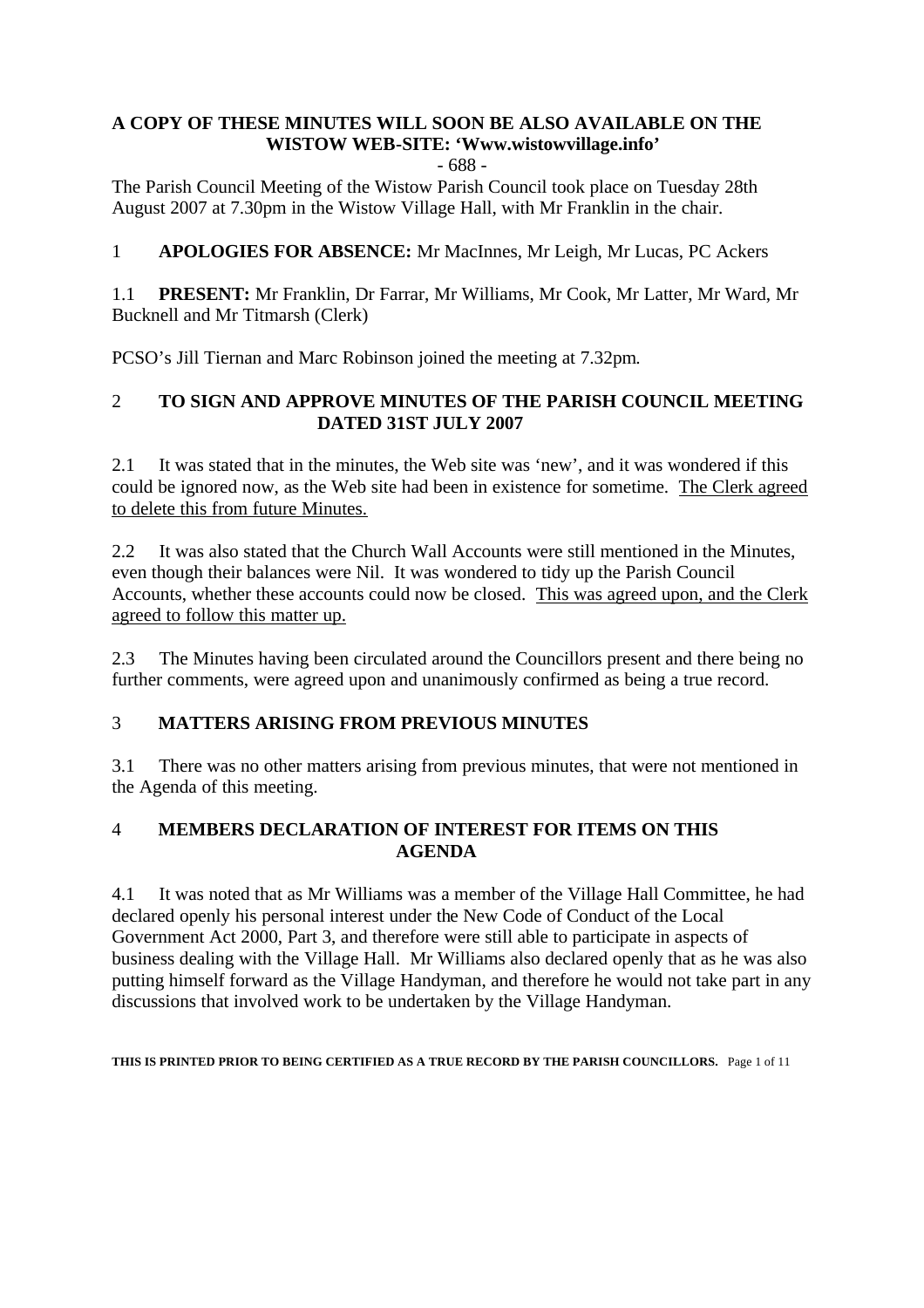# 5 **a- FINANCE - TO APPROVE THE FINANCIAL STATEMENT/ PAYMENT OF ACCOUNTS FOR JULY 2007**

5.1 As this had been circulated around the Councillors present prior to this meeting, and there being no further comments, these were voted upon and unanimously confirmed as being a true record.

# 5 **b- FINANCE - TO APPROVE PAYMENT OF OUTSTANDING AMOUNTS: MR D TITMARSH - JULY 2007 SALARY (RATES AS PER MINUTE NO. 11.1 OF THE MEETING DATED THE 30TH MARCH 2006) £ 161.71**

5.2 This payment was agreed upon by all the Councillors present and the outstanding cheque duly signed at this meeting.

#### 5 **c- FINANCE - TO REVIEW CASH FLOW AND RESOLVE ANTICIPATED ISSUES (INCLUDING PRELIMINARY DISCUSSION OF FUTURE PRECEPT FOR 2008)**

5.1 It was stated that an error was appearing on the Cash Flow document stating that column N49 had a Circular Error. The Clerk agreed to try to correct this error as soon as possible.

5.2 It was also stated that an item should be appearing in future Cash Flow Documents for the cost of maintaining the Parish Council Web site at approximately £80 pa. This was due to be paid in September or October time, and the invoice would be sent to the Clerk when it was to be due. The Clerk agreed to put this onto the Cash Flow Document immediately, to make it as current as possible.

5.3 The Cash Flow Document had been circulated around the Councillors present prior to this meeting, and there being no further comments, were unanimously agreed upon at this time.

# 6 **CORRESPONDENCE**

6.1 The Clerk stated that he had received a reply from the company authorised to repair the Playing Field Goal Posts, who apologised for the delay for doing this work, but currently was also doing a lot of farm work as well, and wanted to know if the Parish Council was willing to wait for this work to be done. The Parish Council agreed to wait for a while until the company had time to do the Goal Posts repair, and the Clerk agreed to let the company know of this decision.

**THIS IS PRINTED PRIOR TO BEING CERTIFIED AS A TRUE RECORD BY THE PARISH COUNCILLORS.** Page 2 of 11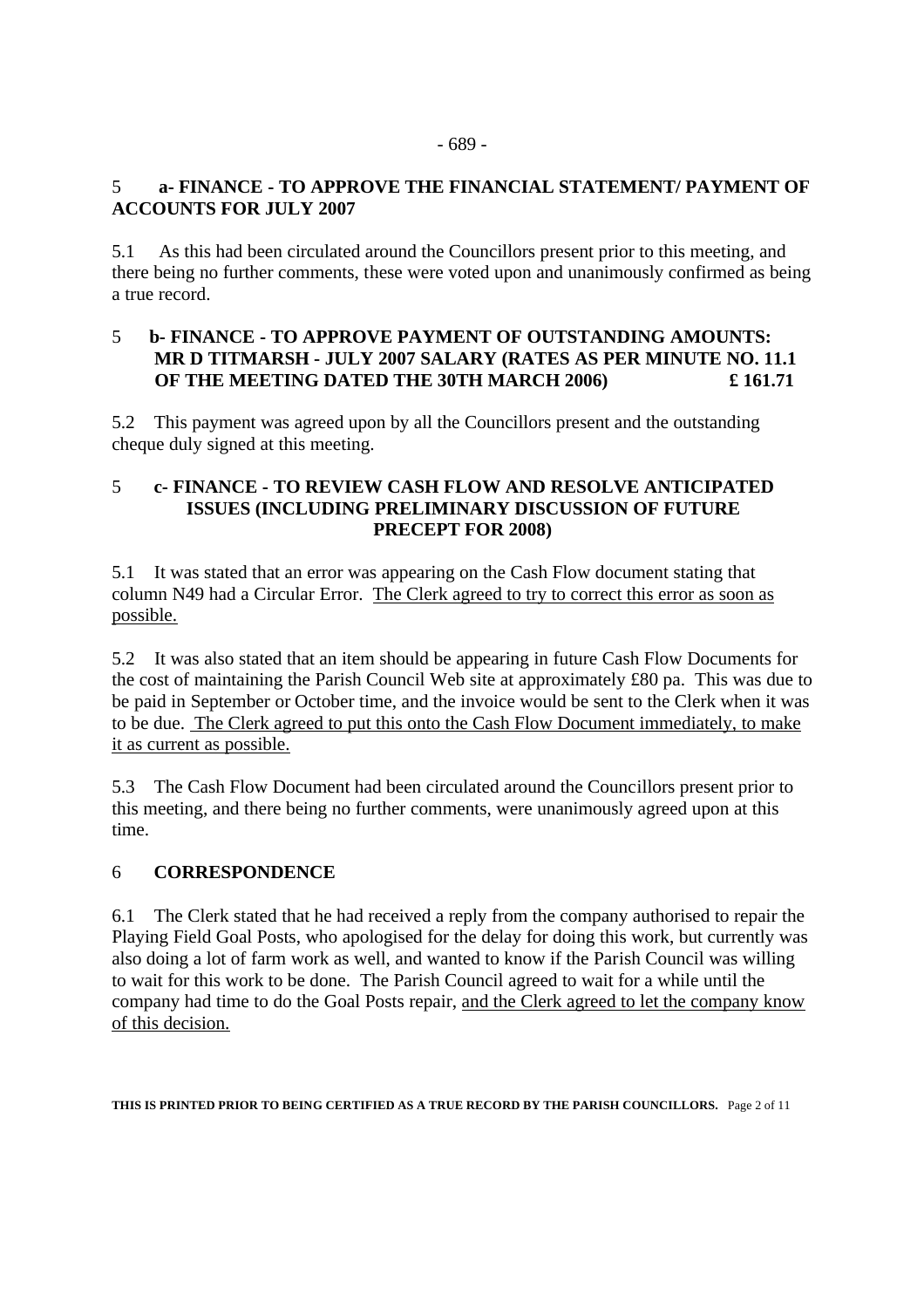6.2 The Clerk stated that an e-mail had been received from Mr Turner on behalf of the Cracknell family about planting a tree in memory of Richard Cracknell in the village. This email stated that they wished a Hornbeam tree to be planted, ideally on the verge adjacent to the churchyard and directly opposite the footpath which runs behind the church (adjacent to the rectory wall), and between two existing trees currently there. It was also suggested in this e-mail that the best time for planting this tree would be the end of October or early November. As this land actually belonged to the Huntingdonshire District Council, Mr Bucknell asked for a copy of this e-mail, so that he could ask their permission for this planting to take place. The Clerk agreed to do this, and to inform Mr Turner of this plan.

6.3 Mr Franklin stated that he had received an invitation from Hinchingbrooke Health Care to the Annual General Meeting on the 6th September 2007, and asked the Councillors present if anyone would be able to go, as he would be on holiday at this time. This invitation was circulated around the Councillors present at this meeting.

# 6.4 **CORRESPONDENCE PREVIOUSLY CIRCULATED**

- 6.41 Ramsey Area Partnership Grant Aid Form 2007
- 6.42 Standards Board Code of Conduct Information
- 6.43 ROSPA Report 2007

# 7 **COMMUNITY LIAISON OFFICER - TO REPORT TO PARISH COUNCIL**

7.1 It was confirmed that the E-cops communications were being received, but it appears that an enhanced version of these could be obtained, and PCSO Robinson agreed to try to get these sent out to the Wistow Parish Council.

7.2 The theft of two hanging baskets from the Bus Shelter was mentioned to the PCSO's present, as well as the theft of two bolted down lead planters from a property in Wistow. It was unknown if the theft of the lead planters had been reported to the Police, but the PCSO's present did state that it was good policy to report any thefts or incidents to the Police to get a Crime Number, to try to ensure that this type of problem didn't increase.

7.3 It was stated that PC Ackers was still dealing with Wistow Parish.

7.4 The next Neighbourhood Panel Meeting was announced as being on the 4th September 2007 at 7.30pm at Somersham, and a poster for this was passed around the Councillors present at this meeting.

There being no further issues relating to the Police at this time, PCSO's Tiernan and Robinson was thanked for their time, and they left the meeting at 8pm.

**THIS IS PRINTED PRIOR TO BEING CERTIFIED AS A TRUE RECORD BY THE PARISH COUNCILLORS.** Page 3 of 11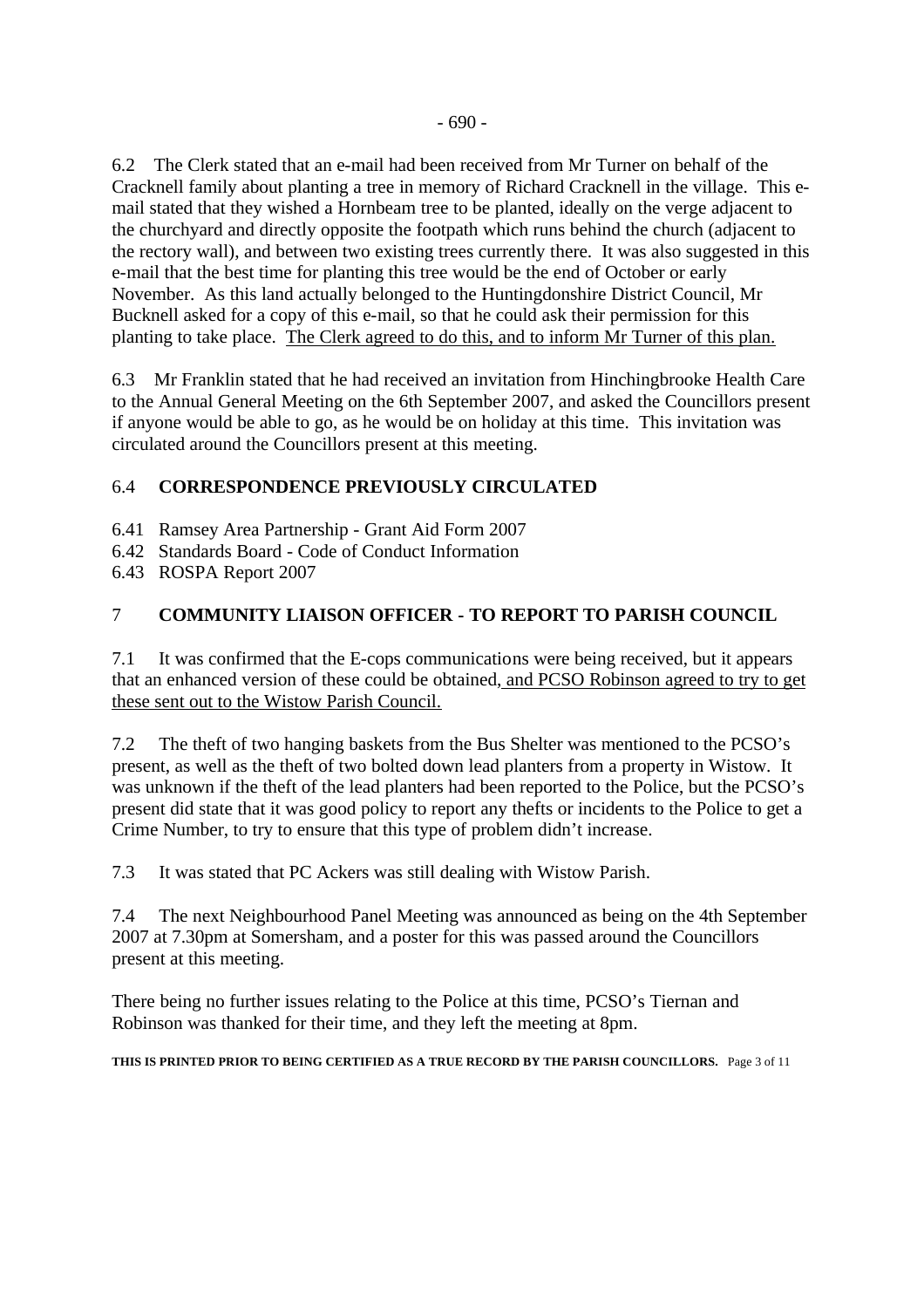# 8 **PARISH COUNCIL ENVELOPE CIRCULATION - FURTHER DISCUSSION TO RESOLVE CURRENT PROBLEMS**

8.1 The Clerk reported that there was currently 13 envelopes missing, and all the Councillors present stated that they had only 2 of these currently. This left 11 envelopes unaccounted for, and the Clerk agreed to check with Mr Leigh and Mr MacInnes if they were in possession of these missing envelopes.

#### 9 **TO CONSIDER ANY PLANNING APPLICATIONS RECEIVED - 4 OAKLAND'S CLOSE, WISTOW - EXTENSION TO PORCH - 0702598FUL**

9.1 The Clerk, having obtained these plans from Mr Leigh's house at this meeting, all the Councillors present had opportunity to study these plans for as long as they felt necessary. There being no objections to these plans at this meeting, it was agreed to formally approve them by the Parish Council. The Clerk agreed to inform the Huntingdonshire District Council of this decision as soon as possible.

9.2 The Clerk also stated that an appeal letter had been received from Huntingdonshire District Council regarding the planning application for 1 Mill Farm House, Mill Road, Wistow for the construction of a Vehicular Access. This planning application had been discussed previously by the Parish Council at their meeting held on the 24th May 2007, under minute no 12.1, and the Parish Council had decided on this occasion to approve the application on certain conditions, but it appears to have been subsequently refused by the Huntingdonshire District Council. The Wistow Parish Council agreed to stand by its original decision and comments raised previously.

# 10 **UPDATE ON MR BANCE'S FARMLAND SITUATION - MR FRANKLIN TO REPORT**

10.1 Mr Franklin reported that he had received a letter from the Forestry Commission, stating that it was proposed that Mr Bance's farmland, that was for sale, be sold to a Norwegian/ Polish Company for them to plant Christmas Trees upon, as well as some conventional crops as well. A screening meeting for the District Council and members of the Parish Council to talk about the proposal with the Forestry Commission was scheduled to take place on the 10th September 2007 at 2.30pm in the Wistow Village Hall. This letter was passed around the Councillors present at this meeting. Dr Farrar proposed to put details of this meeting onto the Village Web site.

10.2 Mr Cook stated that he had asked the Footpaths Officer at Huntingdonshire District Council, about the current footpath by the Bridge on Mr Bance's land. It was confirmed that this was not actually a Huntingdonshire District Council footpath, but a permissive one only.

10.3 It was asked what the future of Mr Bance's Allotment Land might be, and whether this could be offered to the Christmas Tree Company as well. The Clerk stated that as the rent for the Allotment Land was not due till October 2007, he had not heard from Mr Bance about his plans for this land.

**THIS IS PRINTED PRIOR TO BEING CERTIFIED AS A TRUE RECORD BY THE PARISH COUNCILLORS.** Page 4 of 11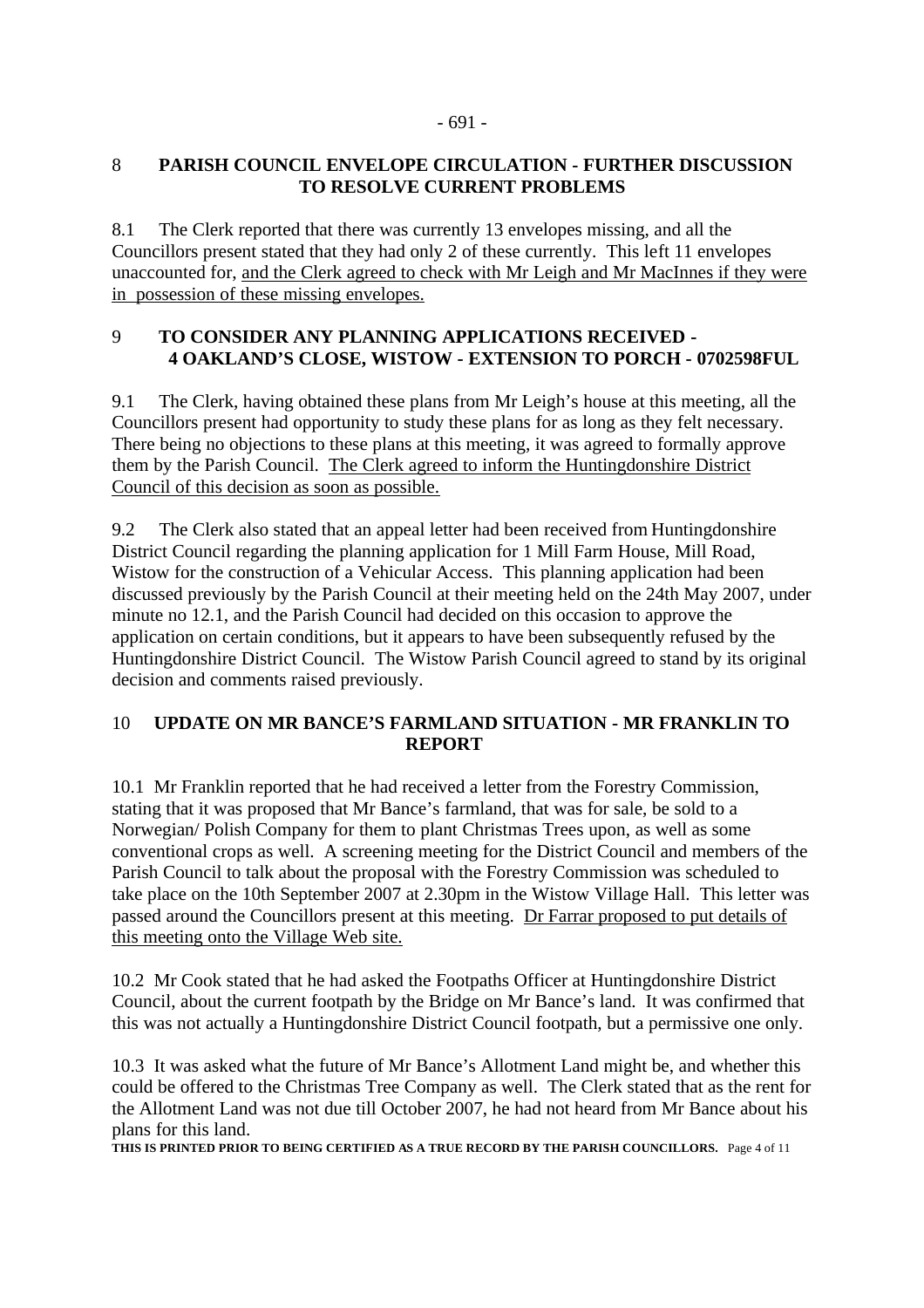#### - 692 -

#### 11 **NEW VILLAGE AND PARISH COUNCIL NOTICE BOARDS - FOR DISCUSSION?**

11.1 Further to point 13.1 of the previous minutes, Mr Williams confirmed that due to other commitments, the purchase of the Village and Parish Council Notice boards were no further forward. It was therefore decided that Mr Franklin and the Clerk would order the Notice boards on Mr Williams behalf, and the correspondence relating to this, was therefore passed to the Clerk at the meeting, for further action.

#### 12 **PARISH PLAN ACTION PLAN WORKING PARTIES FEEDBACK AND UPDATES - (INCLUDING ANY REALLOCATIONS OF COUNCILLOR RESPONSIBILITIES)-**

#### **a- TRAFFIC AND ROAD ISSUES - MR FRANKLIN, MR MACINNES, MR BUCKNELL AND MR WILLIAMS TO REPORT**

12.1 As Mr MacInnes was not present at this meeting, no formal Report could be given, as it was unknown if the Minor Improvements Grant 2007/08 Application Form had been completed in time.

12.2 Further to point 13.1 of the minutes of the meeting held on the 26th June 2007, Mr Franklin briefed Mr Bucknell on the findings of the on-site meeting with Jo Challis of the Highways Department on the 13th June 2007.

# **b- PEDESTRIANS - MR COOK TO REPORT**

12.3 Mr Cook reported that there was a hole in the road where Harris Lane meets Oakland's Avenue in Wistow, and the Clerk agreed to report this to Mr Lucas as soon as possible.

12.4 It was also asked if the Clerk could check with Mr Lucas when the pavement resurfacing programme would recommence in Wistow, and the Clerk agreed to do this.

# **c- LIGHTING - REPORT TO BE GIVEN**

12.5 Dr Farrar passed around the Councillors present, a full list of the streetlights within Wistow Parish, together with their wattage's, switch type and mountings etc.

12.6 Dr Farrar mentioned that a response had already been received from Mr Tony Hull of Cambridgeshire County Council, back in July 2007, answering various queries that Dr Farrar had about the streetlights in Wistow. This response from Mr Hull, had already been circulated around the Wistow Parish Councillors.

**THIS IS PRINTED PRIOR TO BEING CERTIFIED AS A TRUE RECORD BY THE PARISH COUNCILLORS.** Page 5 of 11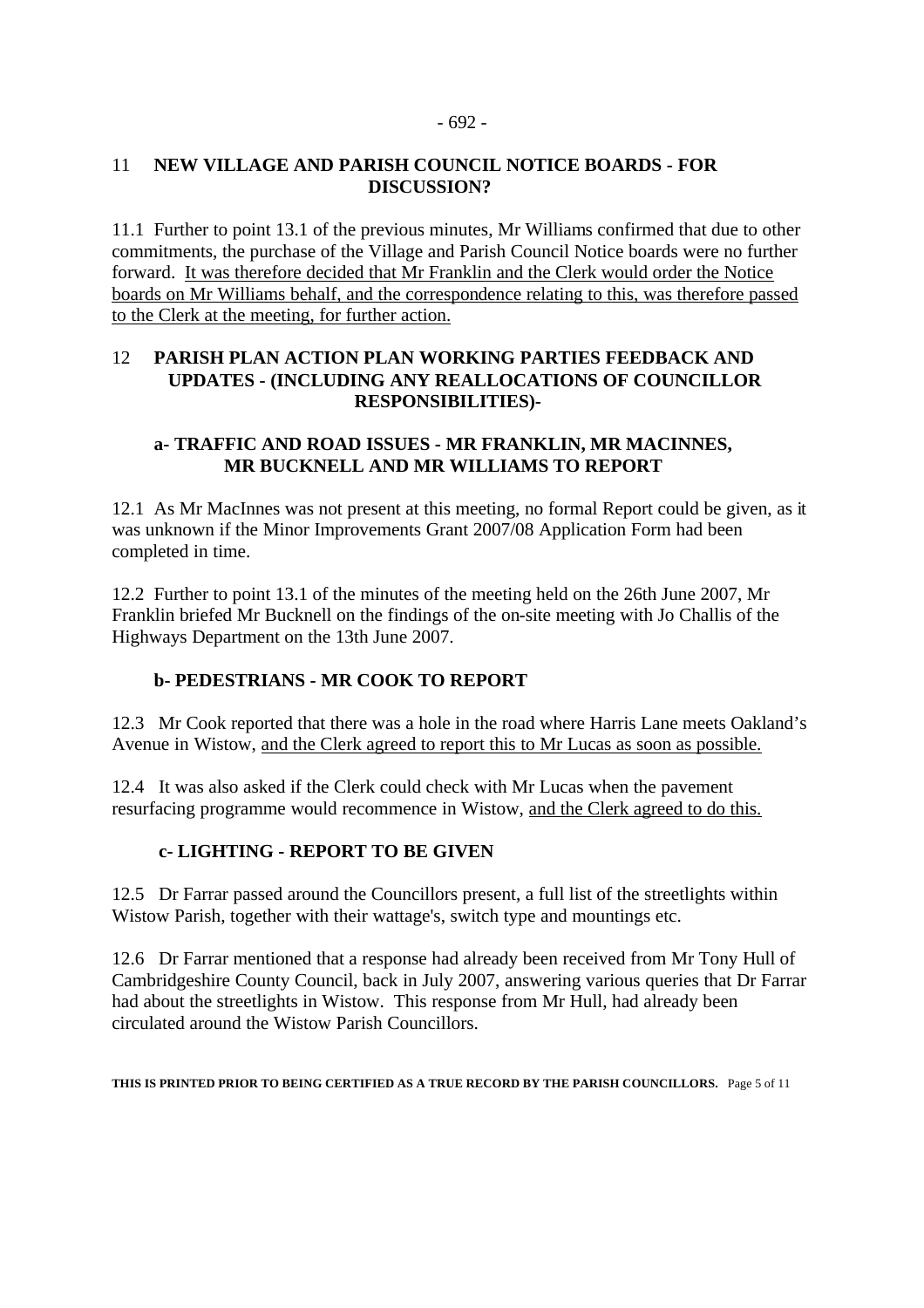#### **d- LITTER - MR LEIGH AND CLERK TO REPORT**

12.7 Further to point 14.4 of the previous minutes, the Clerk reported that he had not heard anymore from Pam Rook of Huntingdonshire District Council, about the provision of 2 new litter bins in Wistow. The Clerk agreed to pursue this matter.

## **e- COUNTRYSIDE - MR COOK TO REPORT**

12.8 It was stated that the visibility at the junction of the Allotments with the road to Upwood, was now much worse than previously. As the birds nesting season was now finished, it was asked if the Clerk could ask Cambridgeshire County Council to now cut this area back, to improve the visibility there. The Clerk agreed to do this.

# **f- POLICE AND CRIME - REPORT TO BE GIVEN**

12.9 It was stated that there nothing further to add in relation to Police and Crime, that had not already been discussed.

# **g- GOOD NEIGHBOURHOOD SCHEME - MR FRANKLIN TO REPORT**

12.10 Mr Franklin confirmed that he would do an article for the Wistow Web site on this Scheme.

12.11 It was asked if this item could be removed from future Agenda's, and there being no objection to this proposal, the Clerk agreed to do this in future.

#### **h- ACTIVITIES, SPORTS, CLUBS, SOCIETIES ETC.- REPORT TO BE GIVEN**

12.12 Further to point 14.10 of the previous minutes, Dr Farrar confirmed that he would try to ascertain the current state of play with the Youth Club, as it was known that Veronica, the main leader of the Club, had been away for a few weeks.

12.13 It was stated that there had been occasions when some youths had been gathering in the village recently, but it was not known if this had become a problem for anyone.

# **i- VILLAGE HALL - MR LEIGH AND MR WILLIAMS TO REPORT**

12.14 Mr Williams stated that he had been unable to attend the last Village Hall Meeting.

12.15 Further to point 8.4 of the previous minutes, the Clerk confirmed that the official response letter had been sent to Mr Wadsworth of the Village Hall Committee, about the future of the Village Hall, but no response had been received to date.

**THIS IS PRINTED PRIOR TO BEING CERTIFIED AS A TRUE RECORD BY THE PARISH COUNCILLORS.** Page 6 of 11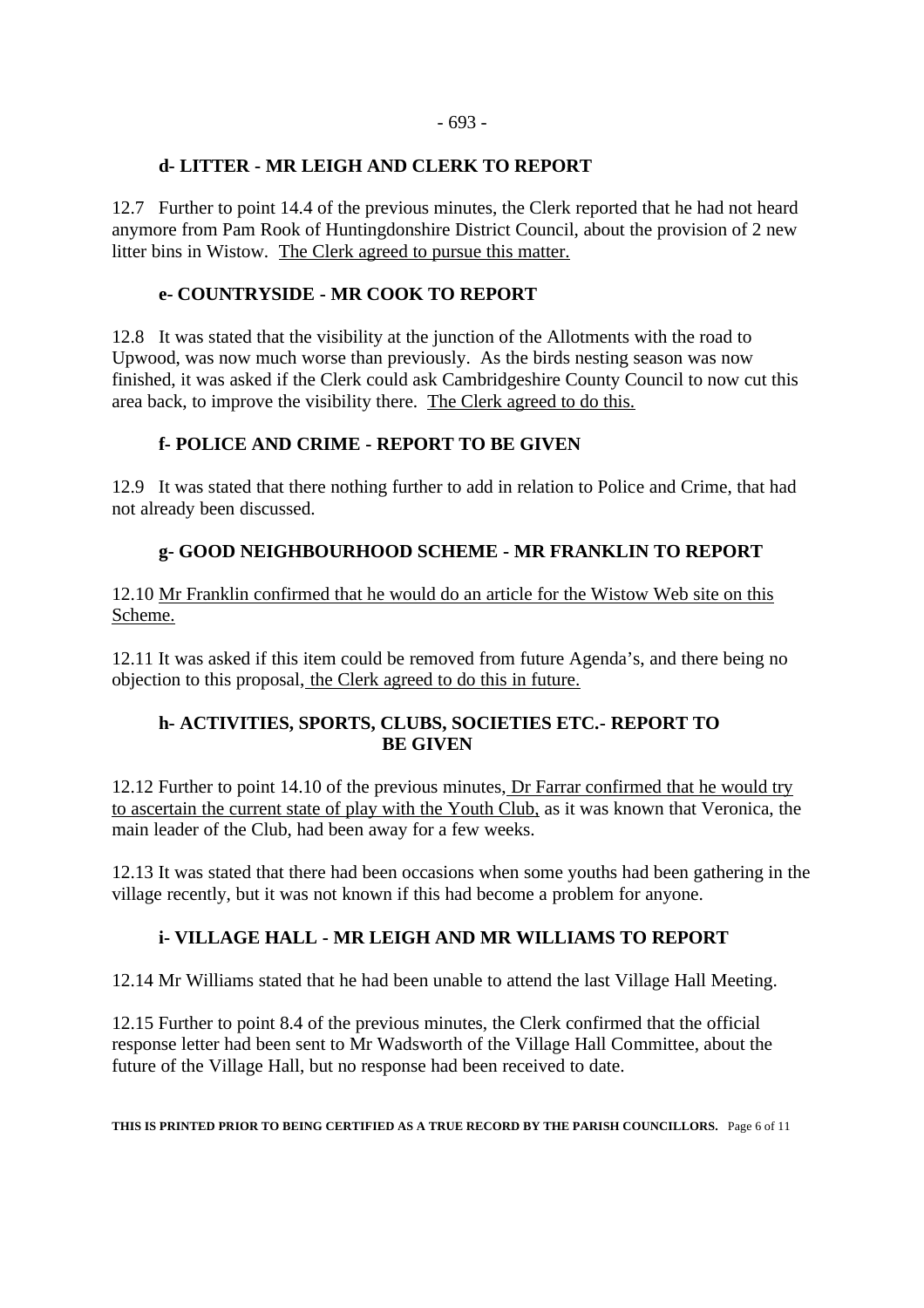#### - 694 -

#### **j- POST BOX - MR FRANKLIN TO REPORT**

12.16 Further to point 14.12 of the previous minutes, Mr Franklin confirmed that the second post box for Wistow had not yet been erected.

# **k- COMMUNICATION - REPORT TO BE GIVEN**

12.17 Dr Farrar confirmed that various items had been updated on the Wistow Web site recently, but further to point 13.21 of the minutes dated the 26th June 2007, he had been unable to yet visit the resident with the local weather station in their back garden. Dr Farrar confirmed that he intended still to do this, at some future time, and report on it for the Wistow Web site.

12.18 Dr Farrar had also constructed a specimen logo for the Wistow Web site, and passed this around the Councillors present at this meeting.

# **l- FLOODING - MR BUCKNELL TO REPORT**

12.19 Mr Bucknell confirmed that a Flooding meeting would be taking place soon, and would sent the Clerk an e-mail relating to this.

## **m - VILLAGE SIGNS - MR FRANKLIN, MR MACINNES, MR COOK AND MR WILLIAMS TO REPORT**

12.20 Dr Farrar stated that he had checked a prospective grant for funding for the new Wistow Village Signs, but stated that it was not really appropriate.

12.21 Mr Bucknell suggested Cambridgeshire ACRE as a possible source of funding for the Wistow Village Signs. Mr Franklin agreed to pass to Mr Bucknell copies of the quotations for these signs amounting to £3000 approximately, as Mr Bucknell was meeting someone from Cambridgeshire ACRE very soon.

# **n- YOUTH - MR MACINNES AND MR WILLIAMS TO REPORT**

12.22 It was stated that there nothing further to add in relation to Youth issues at this meeting.

#### 13 **a- PLAYGROUND - MR FRANKLIN, MR WILLIAMS, MR COOK & CLERK TO REPORT**

13.1 It was stated that a board had been removed from the side of the Aerial Runway in the Playing Field, and was now lost.

13.2 It was also stated that one of the Picnic Tables in the Playing Field had a broken top.

**THIS IS PRINTED PRIOR TO BEING CERTIFIED AS A TRUE RECORD BY THE PARISH COUNCILLORS.** Page 7 of 11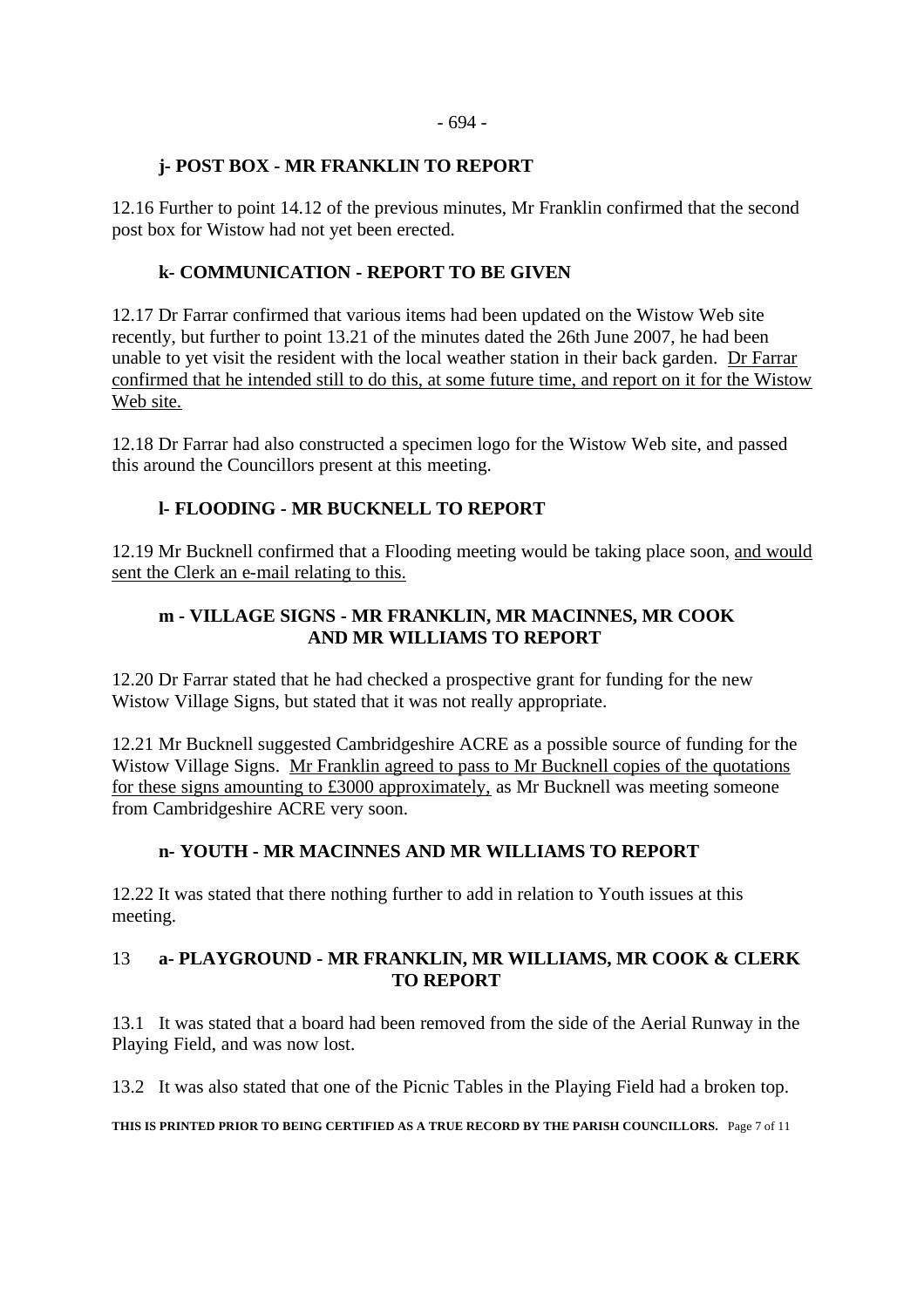13.3 It had been previously asked what the chances were of getting more funding from Huntingdonshire District Council, to get play matting renewed under the remaining three pieces of play equipment. Mr Bucknell asked if the Clerk could provide him with copies of the quotations received this year from Wicksteed Leisure (the approved contractor for the play matting under the swings) for the work to be done under the other three items of play equipment. Mr Bucknell would then speak to Mr Dan Smith of Huntingdonshire District Council about the likelihood of this funding being received in the future. The Clerk agreed to do this.

# 13 **b- ALLOTMENTS - MR FRANKLIN, MR COOK, MR LATTER AND CLERK TO REPORT**

13.4 Further to point 15.3 of the previous minutes, Mr Latter confirmed that he intended to e-mail the Clerk very soon with the letter to be written to local Solicitors about the title deeds location for the Allotment land.

# 13 **c- GRASS CUTTING - THE CLERK TO REPORT**

13.5 The Clerk stated that he was not aware of grass cutting problems currently within the village.

# 13 **d- GRANTS - MR FRANKLIN, DR FARRAR AND CLERK TO REPORT (INCLUDING DISCUSSION OF ANY GREEN/ ENVIRONMENTAL ISSUES THAT COULD BE OBTAINED BY WIND FARM GRANT MONIES)**

13.6 It was stated that the next Environment Wind farm Grant Applications were due in by December 2007, when they would be discussed in January 2008. Normally the Grant Applications would only consider funding up to 75% of the total costs of the project. The idea of funding for the new Wistow Village Signs had previously been mentioned, especially if it could be made out of recycled wood.

# 14 **ITEMS FOR WISTOW WARBLER - TO INFORM JOHN DRANSFIELD OF ARTICLES**

14.1 It was asked if on future Agenda's this item be expanded to include 'items to go onto the Wistow Web site' as well, and there being no objections to this proposal, the Clerk agreed to amend this on future Agenda's.

#### 14.2 Dr Farrar confirmed that he would e-mail a Report of the current Wistow Web site usage to all the Councillors present.

14.3 It was suggested that the Clerk mention to Mr Dransfield about the reporting of all thefts and incidents (including the thefts of lead planters) to the Police be recommended, no matter how small the issue. This could then perhaps be included in the next edition of the Wistow Warbler. The Clerk agreed to do this.

**THIS IS PRINTED PRIOR TO BEING CERTIFIED AS A TRUE RECORD BY THE PARISH COUNCILLORS.** Page 8 of 11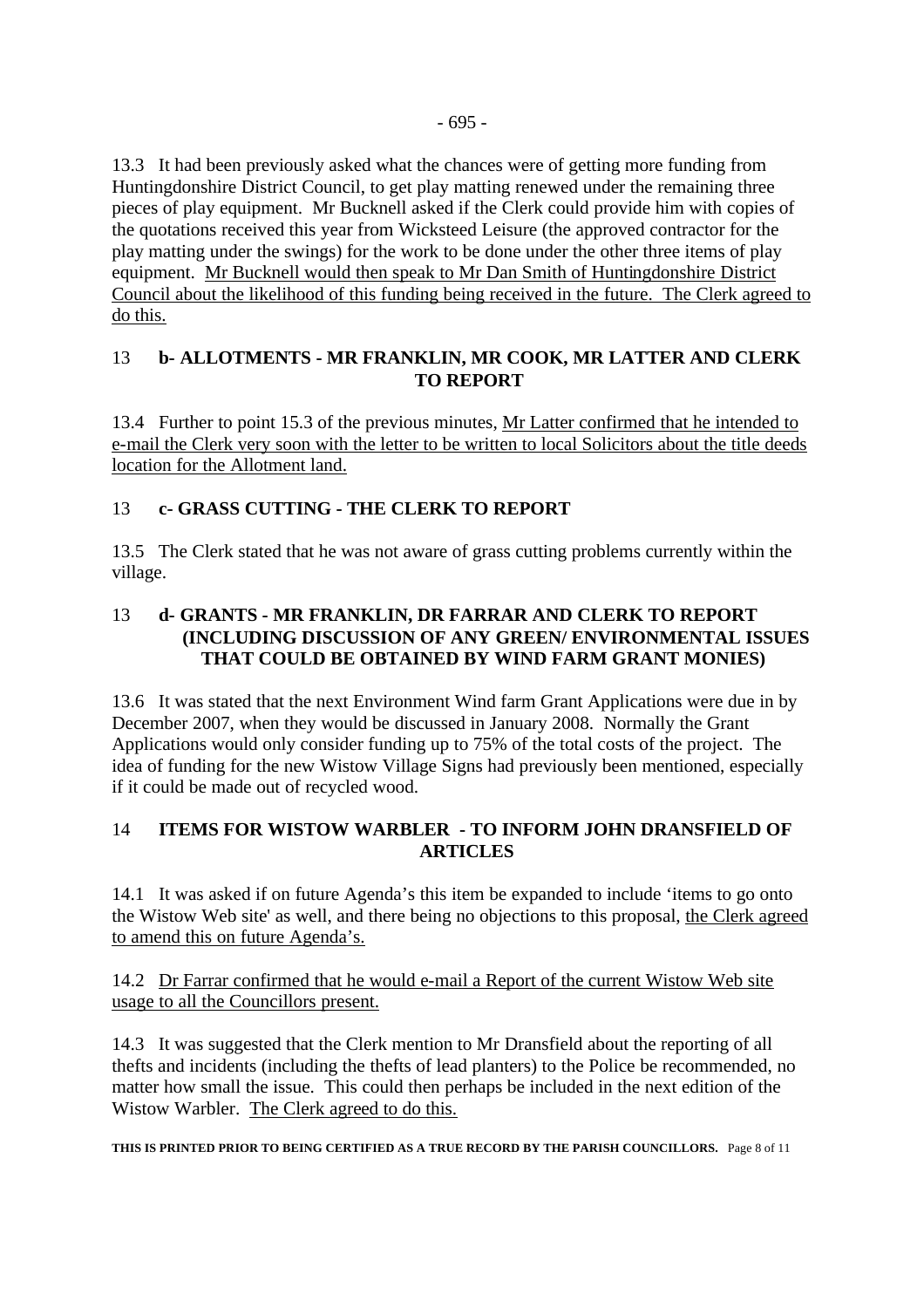#### - 696 -

# 15 **MONTHLY AUDIT - NOMINEE FOR NEXT MEETING?**

15.1 Dr Farrar agreed to do the next Monthly Audit at the next meeting.

# 16 **DATE OF NEXT MEETING - TUESDAY 25TH SEPTEMBER 2007 AT 7.30PM.**

16.1 Mr Franklin stated that he would not be present at the next meeting, and therefore the Vice-Chairman, Dr Farrar would be chairing it.

16.2 Both Mr Latter and Mr Williams also stated that they would not be present at the next meeting, and in order to ensure that a quorum would be present, it was asked for the Clerk to clarify as soon as possible, that Mr MacInnes and Mr Leigh could attend it. The Clerk agreed to contact both Mr MacInnes and Mr Leigh to try to ascertain this.

There being no further business, the meeting closed at 9pm.

**THIS IS PRINTED PRIOR TO BEING CERTIFIED AS A TRUE RECORD BY THE PARISH COUNCILLORS.** Page 9 of 11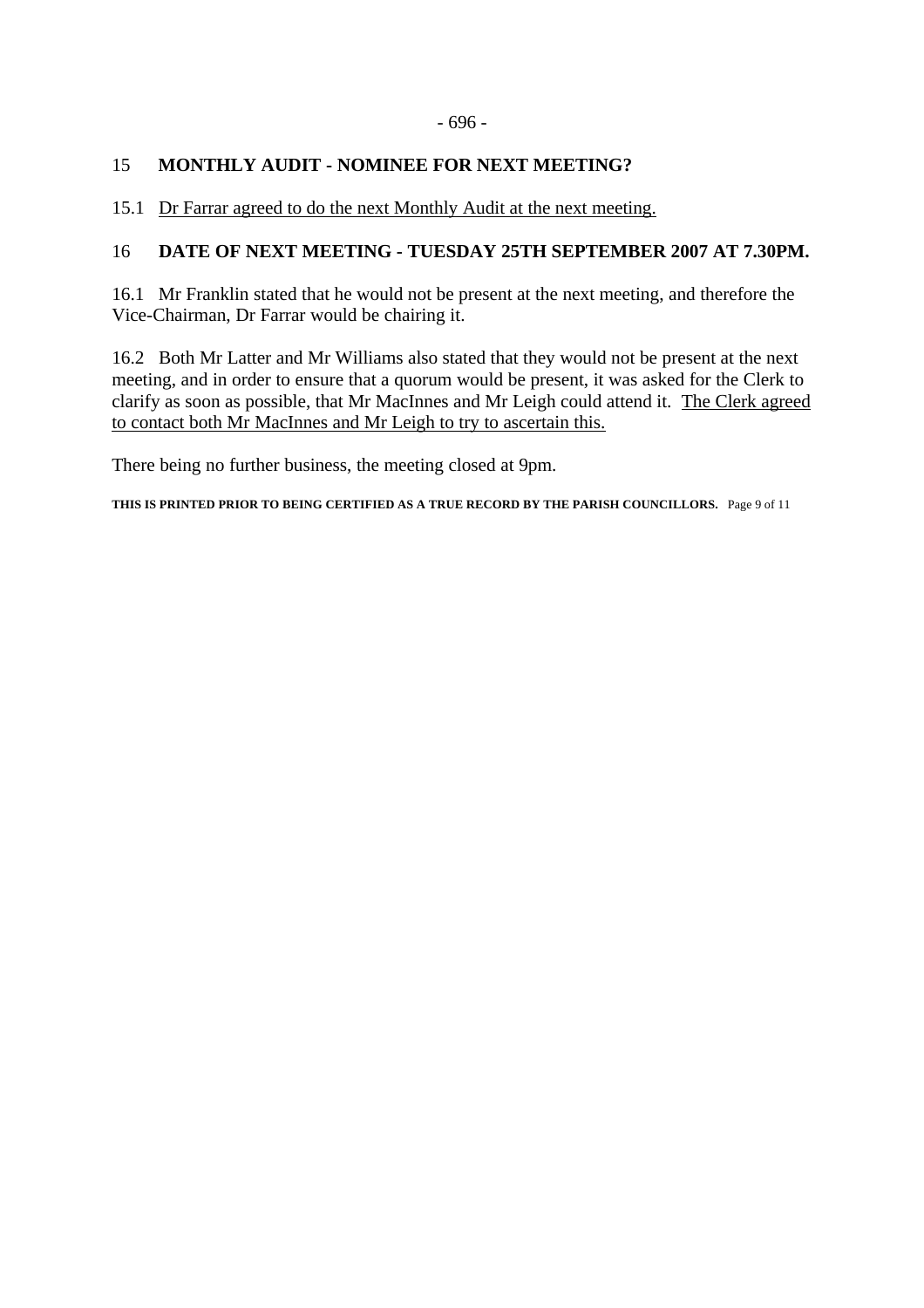#### - 697 - **PLANNING APPLICATIONS RECEIVED FROM SEPTEMBER 2005**

Wistow Parish Council - WPC Huntingdonshire District Council - HDC Not Yet known - NYK

|                   |                                                                    |                                                                                                    | <b>Approved and Date</b>            |
|-------------------|--------------------------------------------------------------------|----------------------------------------------------------------------------------------------------|-------------------------------------|
|                   | <b>App.Number</b> Property Address                                 | <b>Purpose</b>                                                                                     | <b>WPC</b><br><b>HDC</b>            |
|                   | 05/02726/FUL Brookfields, Manor Street,<br>Wistow                  | <b>Erection of Conservatory</b>                                                                    | $Yes -$<br>Yes-<br>29/9/05 12/10/05 |
|                   | 05/03102/FUL Westmorland, Mill Road,<br>Wistow                     | Extension to rear of Garage                                                                        | $Yes - Yes -$<br>27/10/05 10/11/05  |
|                   | 06/00360/OUT Poultry Houses, Shillow<br>Hill, Wistow               | <b>Agricultural Dwelling</b><br>Erection                                                           | $Yes - Yes -$<br>23/2/06 21/7/06    |
|                   | 06/01058/FUL 20 Harris Lane, Wistow                                | <b>Conservatory Erection</b>                                                                       | Yes - Yes -<br>27/4/06 22/5/06      |
| 06/02681/FUL      | RAF Upwood, Ramsey<br>Road, Bury                                   | Change of Use to Urban<br>Assault etc.                                                             | $Yes - No -$<br>31/8/06             |
| 06/03569/FUL      | The Barn, Mill Farm House, Change of Use<br>Mill Road, Wistow      |                                                                                                    | Yes - NYK<br>30/11/06               |
|                   | 06/02458/OUT Land at Orchard House,<br>Mill Road, Wistow           | <b>Residential Development</b><br>Proposal                                                         | Yes - NYK<br>25/1/07                |
| 07/00107/FUL      | 07/00389/FUL & Dorrington Stables, House<br>Cross Drove, Wistow    | <b>Extension to Dwelling</b>                                                                       | Yes - NYK<br>22/2/07                |
|                   | 07/00791/FUL Hill Farm, Hill Road, Wistow Erection of Agricultural | <b>Building</b>                                                                                    | Yes - NYK<br>29/3/07                |
|                   | 07/00567/FUL 19 Kingston Way, Wistow                               | <b>Erection of Conservatory</b>                                                                    | Yes - NYK<br>29/3/07                |
|                   | 07/01190/LBC The Thatched Cottage,<br>Church Street, Wistow        | <b>Internal Alterations</b>                                                                        | Yes - NYK<br>24/4/07                |
| Mill Road, Wistow | 07/01268/FUL 1 Mill Farm House,                                    | <b>Vehicular Access</b><br>24/5/07                                                                 | Yes - $No -$                        |
|                   |                                                                    | Appeal                                                                                             | 17/8/07                             |
|                   | 07/02598/FUL 4 Oakland's Close, Wistow                             | <b>Extension to Porch</b>                                                                          | Yes - NYK<br>28/8/07                |
|                   |                                                                    | THIS IS PRINTED PRIOR TO BEING CERTIFIED AS A TRUE RECORD BY THE PARISH COUNCILLORS. Page 10 of 11 |                                     |